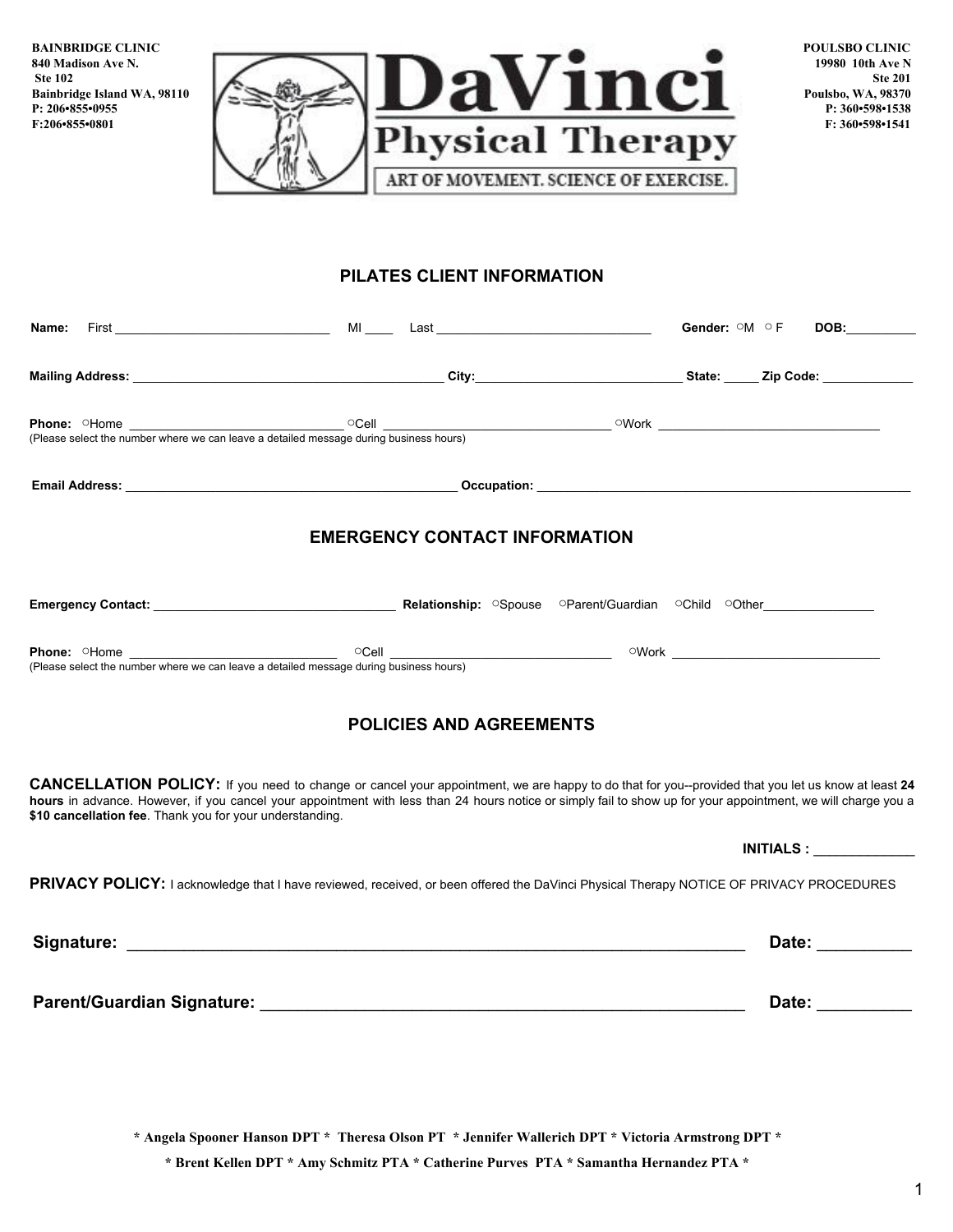



# **RISK ASSESSMENT**

#### **Please check all that apply:**

| n. | First time taking Pilates              |   | Currently Active/Exercise<br>times/week                    |
|----|----------------------------------------|---|------------------------------------------------------------|
| n  | weeks &<br>Pregnant<br>months          |   | Asthma or shortness of breath                              |
| n  | Allergies:                             | n | Challenging home environment (uneven ground, stairs, etc.) |
| n. | Currently seeing a Physical Therapist: | Ω | Recent surgeries or broken bones:                          |
|    |                                        |   | Date:                                                      |

#### **Aggravating Factors/Problem Areas:**

| n. | Sitting  | Loss of Balance | $\Box$ | Rotation              | о | Numbness in Groin or Buttocks |
|----|----------|-----------------|--------|-----------------------|---|-------------------------------|
|    | Standing | Walking         | ◠      | Lying Down            | о | Numbness in Extremities       |
|    | Stairs   | Squatting       | n      | Lifting /Bending over | о | Incontinence                  |

## **HEALTH HISTORY**

### **Have you ever been diagnosed or treated for any of the following:**

| $\Box$ | Osteoporosis            | $\Box$ | Whiplash                  | O | <b>Current Infection</b> | $\Box$ | Concussion             |
|--------|-------------------------|--------|---------------------------|---|--------------------------|--------|------------------------|
| $\Box$ | Osteopenia              | $\Box$ | Lung Disorders            | O | Huntington's             | $\Box$ | Hepatitis              |
| $\Box$ | Stroke                  | $\Box$ | <b>Tuberculosis</b>       | O | Immunosuppression        | $\Box$ | Arthritis              |
| $\Box$ | <b>Blood Clots</b>      | $\Box$ | <b>Multiple Sclerosis</b> | O | Alzheimer's              | O      | <b>Nerve Disorders</b> |
| $\Box$ | <b>Heart Disorder</b>   | $\Box$ | Traumatic Brain Injury    | O | Sprain/Strain            | $\Box$ | Lupus                  |
| $\Box$ | High/Low Blood Pressure | $\Box$ | Diabetes Type I           | O | Obesity                  | $\Box$ | Fibromyalgia           |
| $\Box$ | Cancer                  | $\Box$ | Diabetes Type II          | O | Seizures                 | $\Box$ | Parkinson's Disease    |
| o      | Other:                  |        |                           |   |                          |        |                        |

**\* Angela Spooner Hanson DPT \* Theresa Olson PT \* Jennifer Wallerich DPT \* Victoria Armstrong DPT \***

 **\* Brent Kellen DPT \* Amy Schmitz PTA \* Catherine Purves PTA \* Samantha Hernandez PTA \***